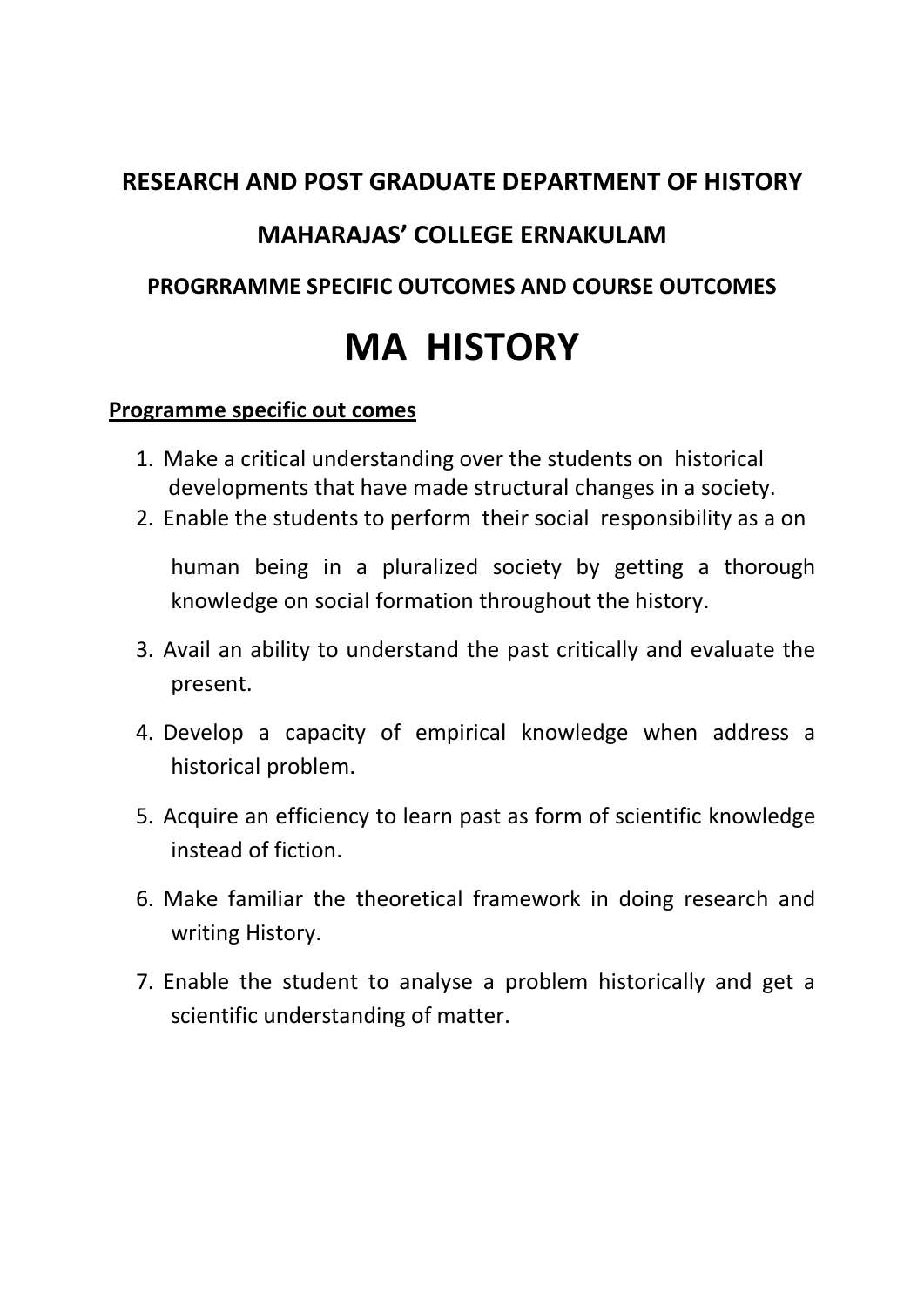- 8. Get an ability to examine and assess the undercurrents of power in shaping a society, economy and philosophy at a particular historical period.
- 9. Create a consciousness that human decisions are an act of a deliberation.
- 10. Make an understanding of origin and evolution of contemporary world in general India in particular.

#### **Course Outcomes**

#### Semester I

#### PG1HISC01

### **Approaches to History**

- 1. Make an understanding of the art of historical writing.
- 2. Make a sense of scientific approach in addressing the historical past.
- 3. Develop a mind of critical examination and creative suspect on historical gaps.
- 4. Acquire knowledge on multiple elements in philosophy of History.
- 5. Facilitate the basic qualities to be followed by historian as a professional.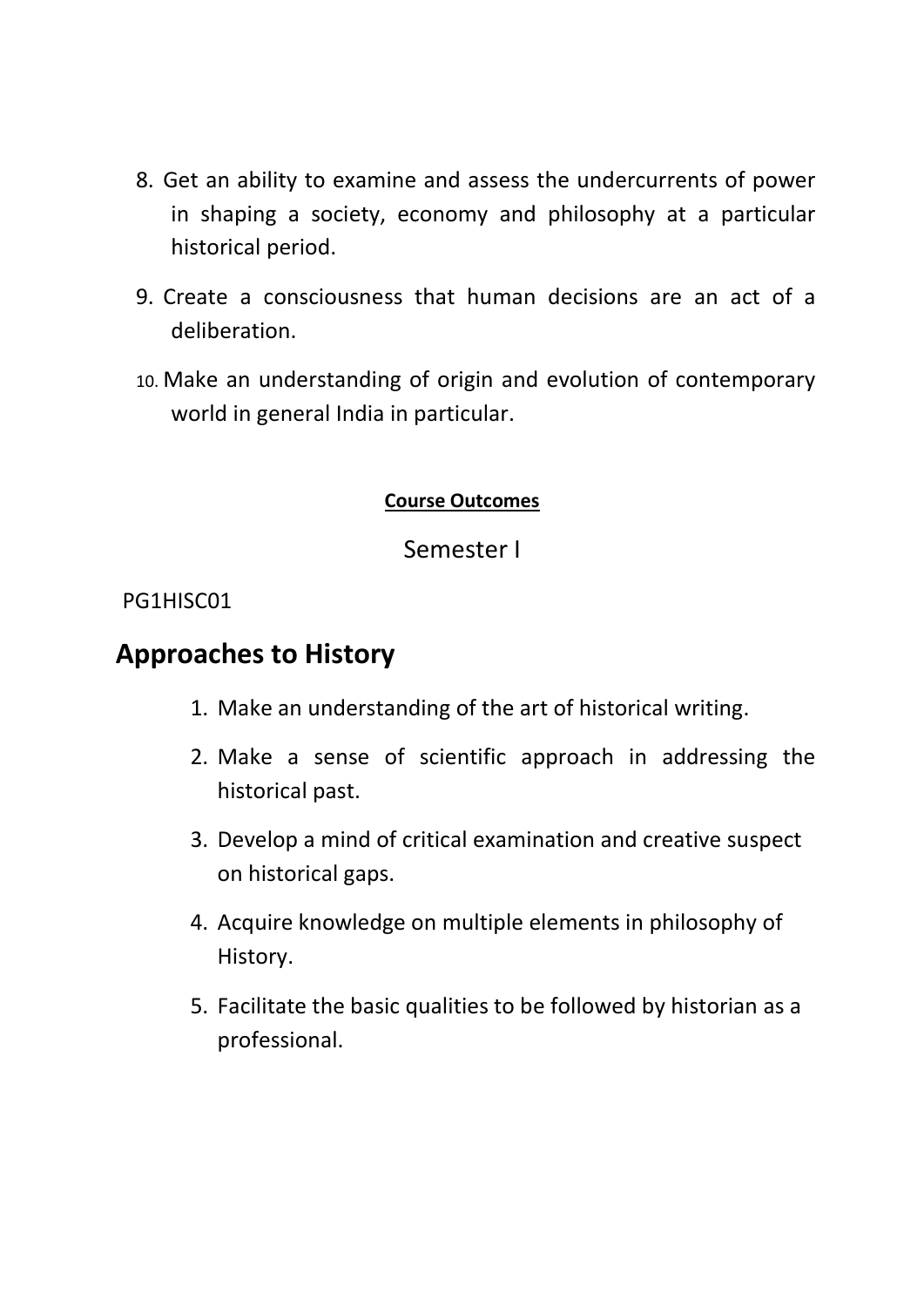#### PG1HISC02

# **History of Stone ages and Bronze Age in India**

- 1. Make an understanding about the evolution of human being and their cultures historically.
- 2. Give a historical base for the understanding of the structure and pattern of Ancient Indian human life.
- 3. Get an understanding and depth of knowledge in doing research on early settlements in India.
- 4. Get an idea on spread of Indian culture and its trade links from its inmemorable period.
- 5. Acquire knowledge on the specific features of Harappan culture and its expansion.

### PG1HISC03 **Historiography of Kerala**

- 1. Understand the evolution of historical consciousness in Kerala.
- 2. Make a sense of scientific approach in addressing the historical problems in Kerala.
- 3. Facilitate the various schools and approaches in the writing of Kerala History.
- 4. Convince the necessity of theoretical framework in the study of Kerala History.
- 5. Develop a critical historical mind which enables a student to separate history from popular history.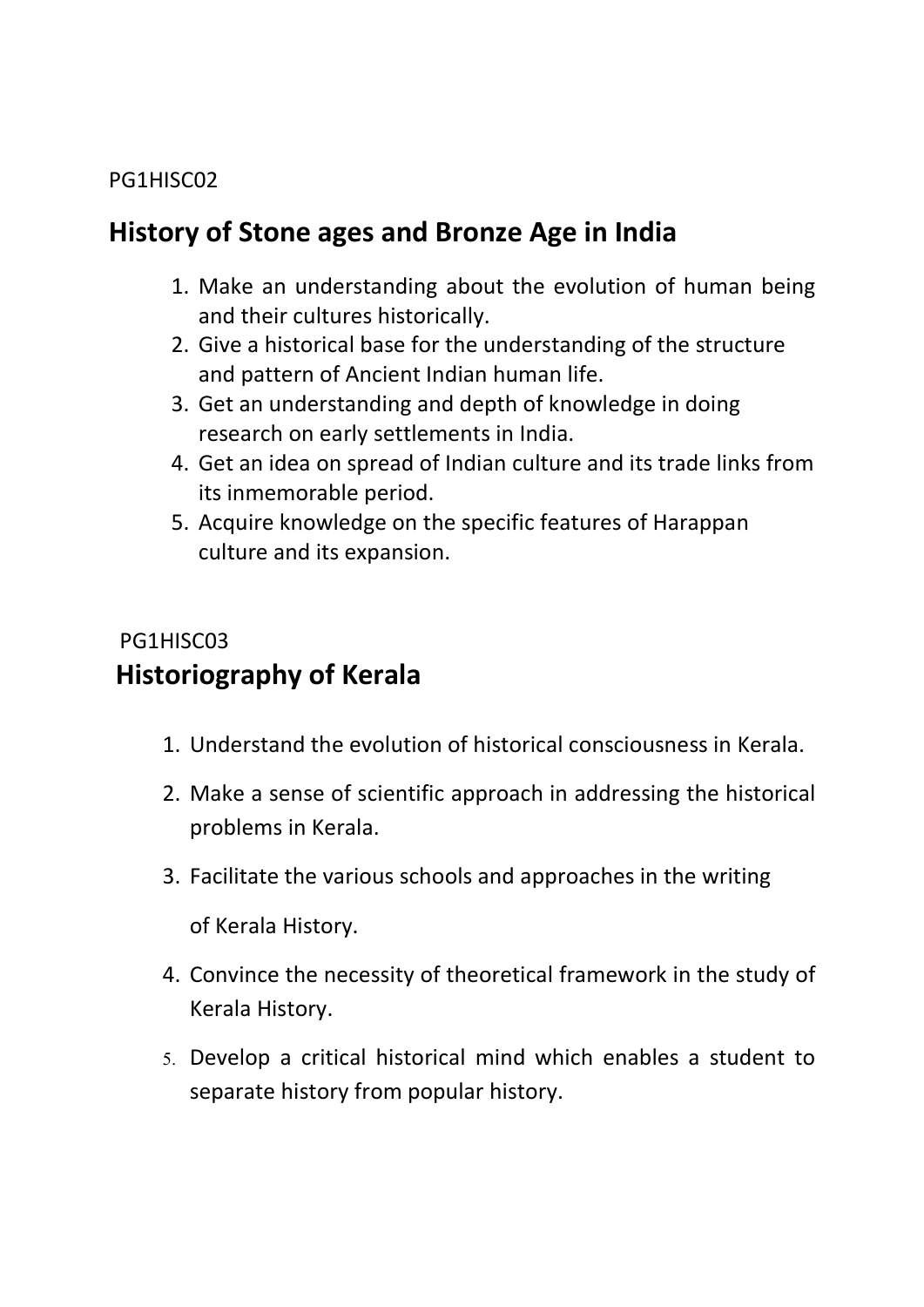#### PG1HISC04

### **Debates in Indian History: Early India**

- 1. Give a basic knowledge on major historical debates on early India.
- 2. Acquire the base for the understanding of India's cultural tradition and heritage and its multiple readings.
- 3. Avail an ability to assess the political and economic developments and its impact on early Indian societies.
- 4. Get a power of understanding on different historiographical views on Early India
- 5. Make an ability to explore the realm of early human in India.

#### PG1HISC05

### **Global history- Ancient world**

- 1. Make an understanding about the evolution of mankind, Ancient civilizations and cultures.
- 2. Acquire a knowledge on structure and pattern of Ancient civilization.
- 3. Avail an understanding a world beyond the Europe and problems of Euro-centric History.
- 4. Get an idea on Universal History and knowledge.
- 5. Acquire knowledge of various forms and forces of interconnections and interactions which shaped our world.

### **Semester II**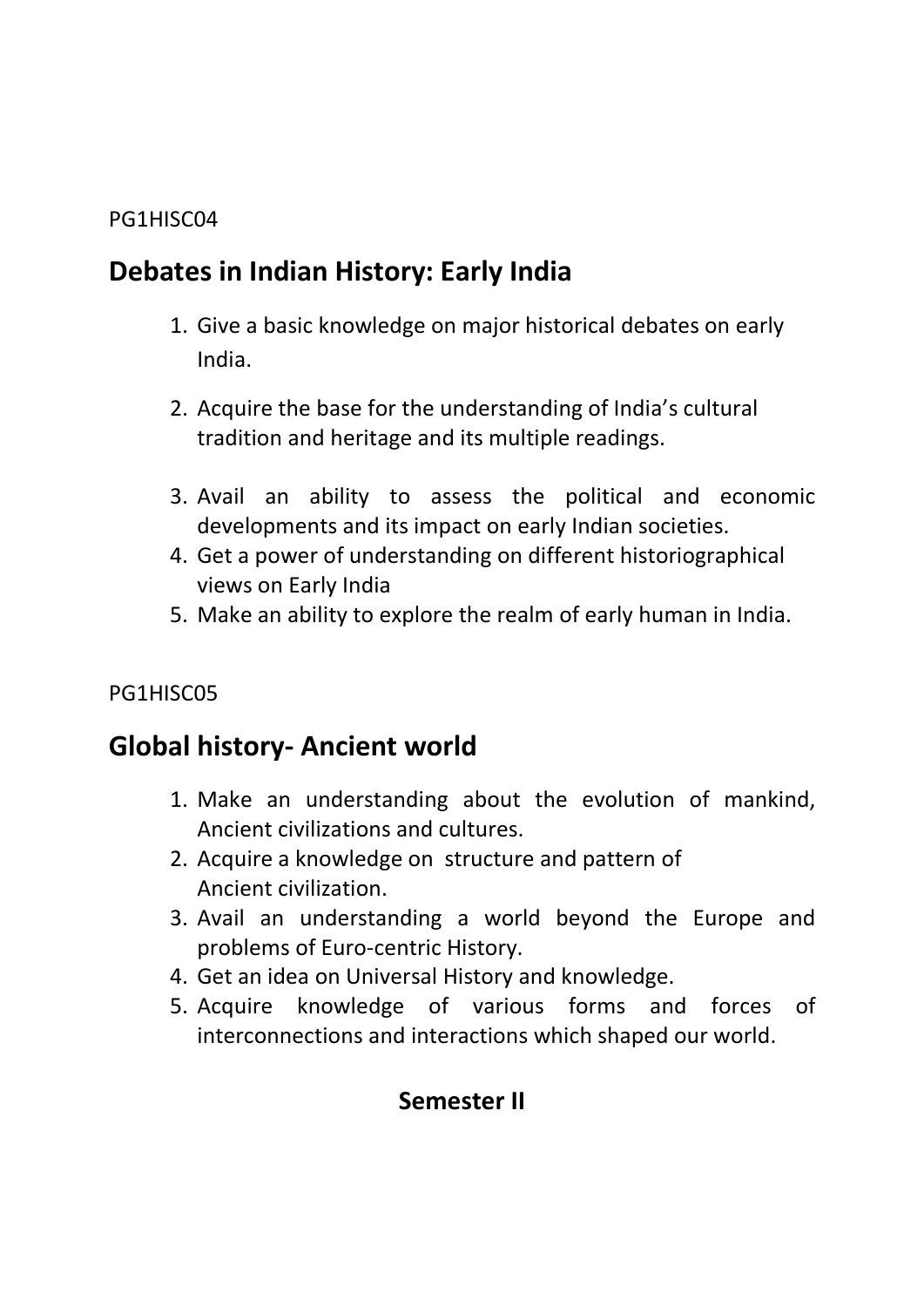#### PG2HISC06

# **History and Social Theory**

- 1. Make an understanding on relationship between history and social theory
- 2. Make a sense of vigilance in approaching sources of History.
- 3. Avail the salient features of various schools of history and how does it approaches the history as a discipline.
- 4. Acquire knowledge on the discourse in History and the intellectual engagements in a post modern world.
- 5. Facilitate the major challenges facing a historian in our contemporary world.

### PG2HISC07

# **Debates in Indian History: Early Medieval India**

- 1. Understand major debates regarding early medieval India.
- 2. Provide a better understanding regarding the sources and the historiographical developments with respect to specific problems in Early Medieval Indian history.
- 3. Acquire the base for the understanding of various readings of sources and how does it shaped the consciousness of Indians.
- 4. Avail an ability to assess the political and economic developments and its impact on early medieval Indian societies.
- 5. Make an ability to understand the features of early medieval social formation.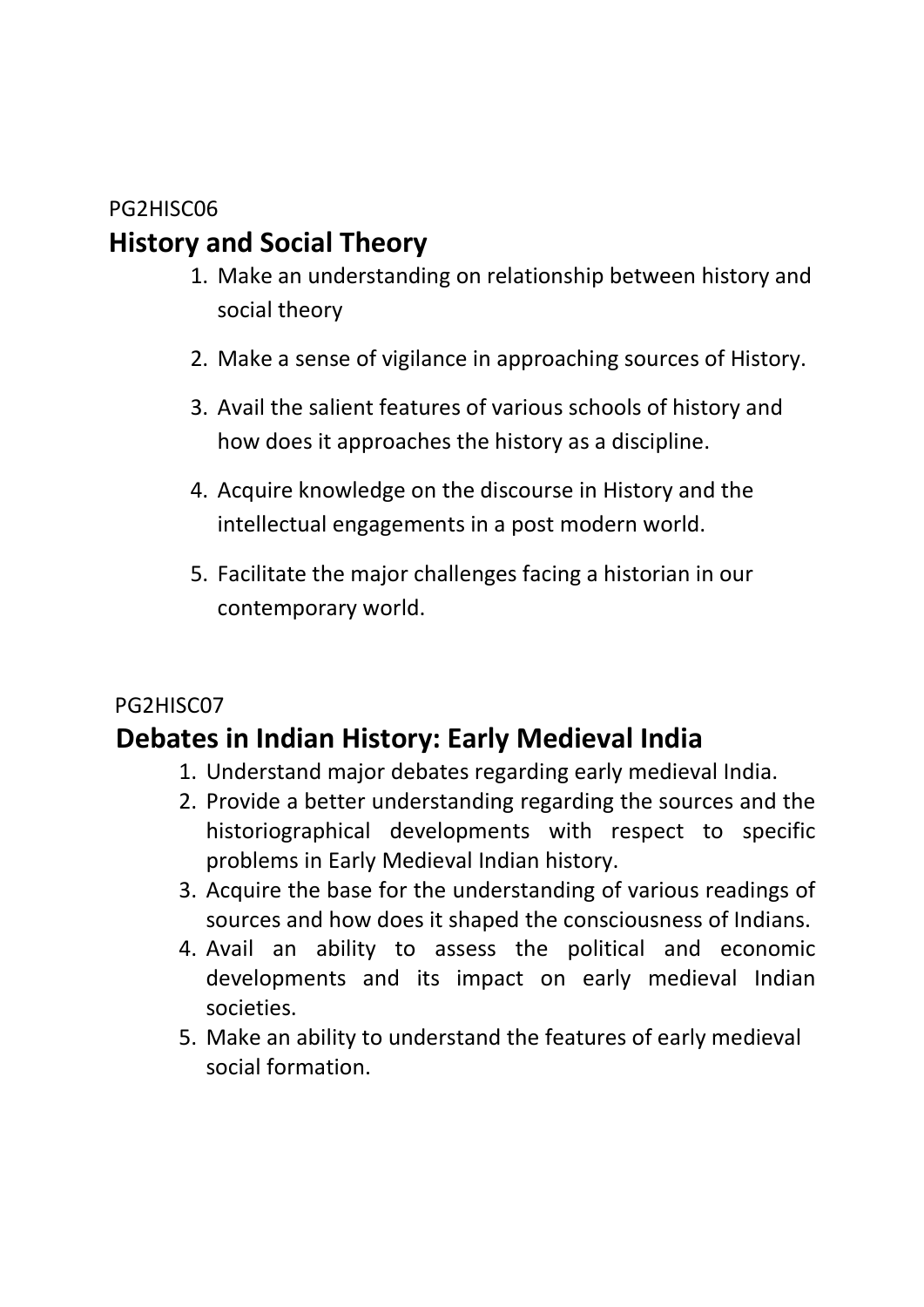#### PG1HISC08

# **History of Pre Modern Kerala**

- 1. Understand Kerala's evolution from its past.
- 2. Give a structural base for the historical understanding of our own land and its social formation.
- 3. Make an understanding of the historical background of cultivating community of early Kerala.
- 4. Get a power of critical understanding on the context of proliferation of caste in Kerala.
- 5. Get awareness about settlement pattern of early Kerala and its role in social stratification.

PG2HISC09

# **Debates in Indian History: Medieval India**

- 1. Make a better understanding of major debates regarding the historical problems of medieval India.
- 2. Provide a better understanding regarding the sources and the historiographical developments with respect to specific problems in Medieval Indian history.
- 3. Acquire the base for the understanding of various readings of sources of medieval India and how does it shaped the consciousness of Indians.
- 4. Avail an ability to assess the political and economic and cultural developments and its impact on medieval Indian societies.
- 5. Make an ability to understand the features of medieval social formation.

PG2HISC10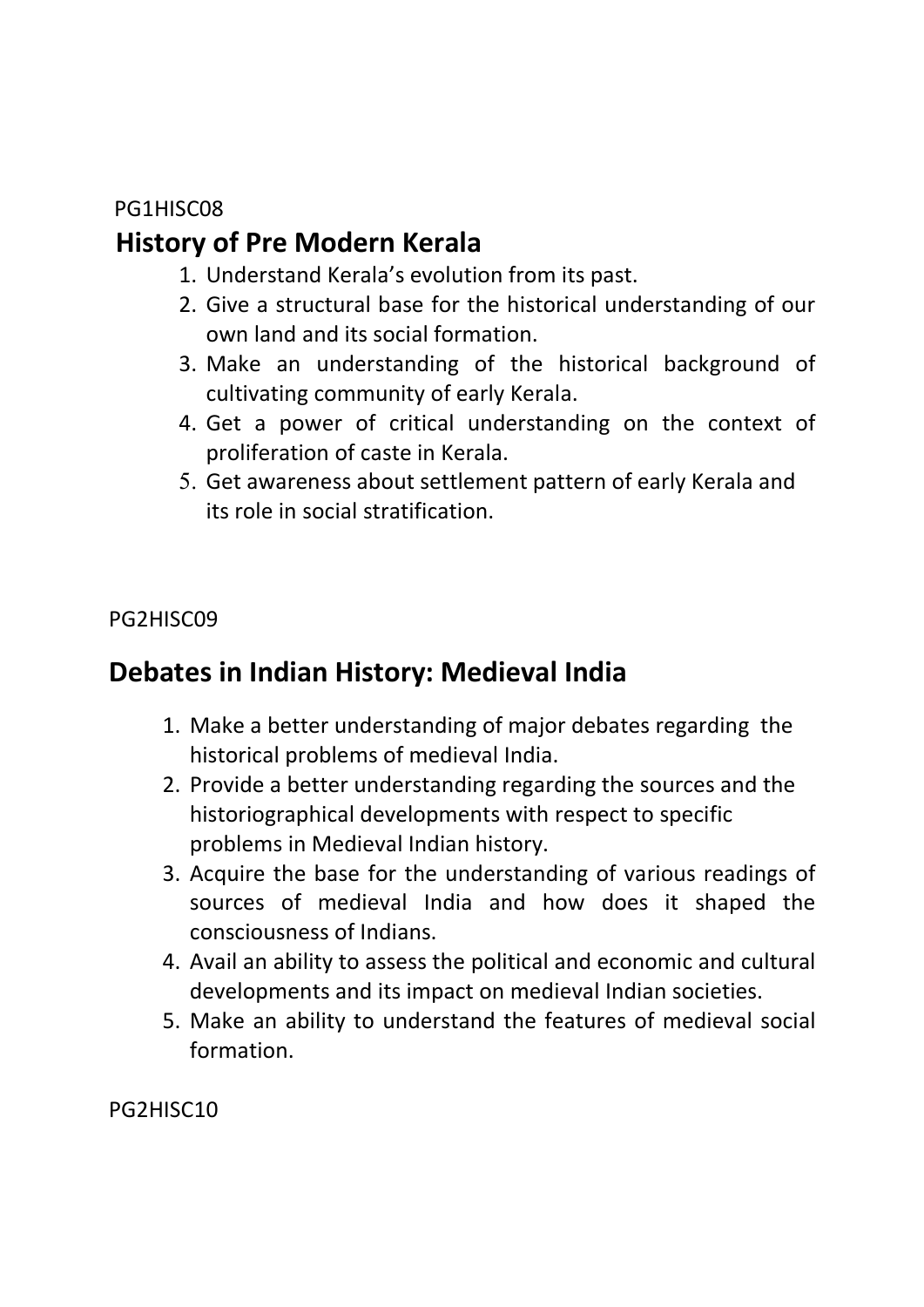# **Global history- Medieval world**

- 1. Make a critical understanding of world's historical base during its medieval period.
- 2. Give the historical base of its transition from feudal to capital world.
- 3. Get an understanding of world's specific forms of development in technology and craft.
- 4. Acquire knowledge on non- European continent's cultural and political and economic contribution.
- 5. Get awareness about network of world trade and its role shaping a new world system.

# **Semester III**

#### PG3HISC11

### **Methods of Historical Research**

- 1. Make an understanding of the methodology of writing History.
- 2. Make a sense of vigilant and creative suspect in addressing the historical past.
- 3. Develop a mind of critical examination and scientific position.
- 4. Make familiar with the problems and challenges feces by a historian in exploring the past.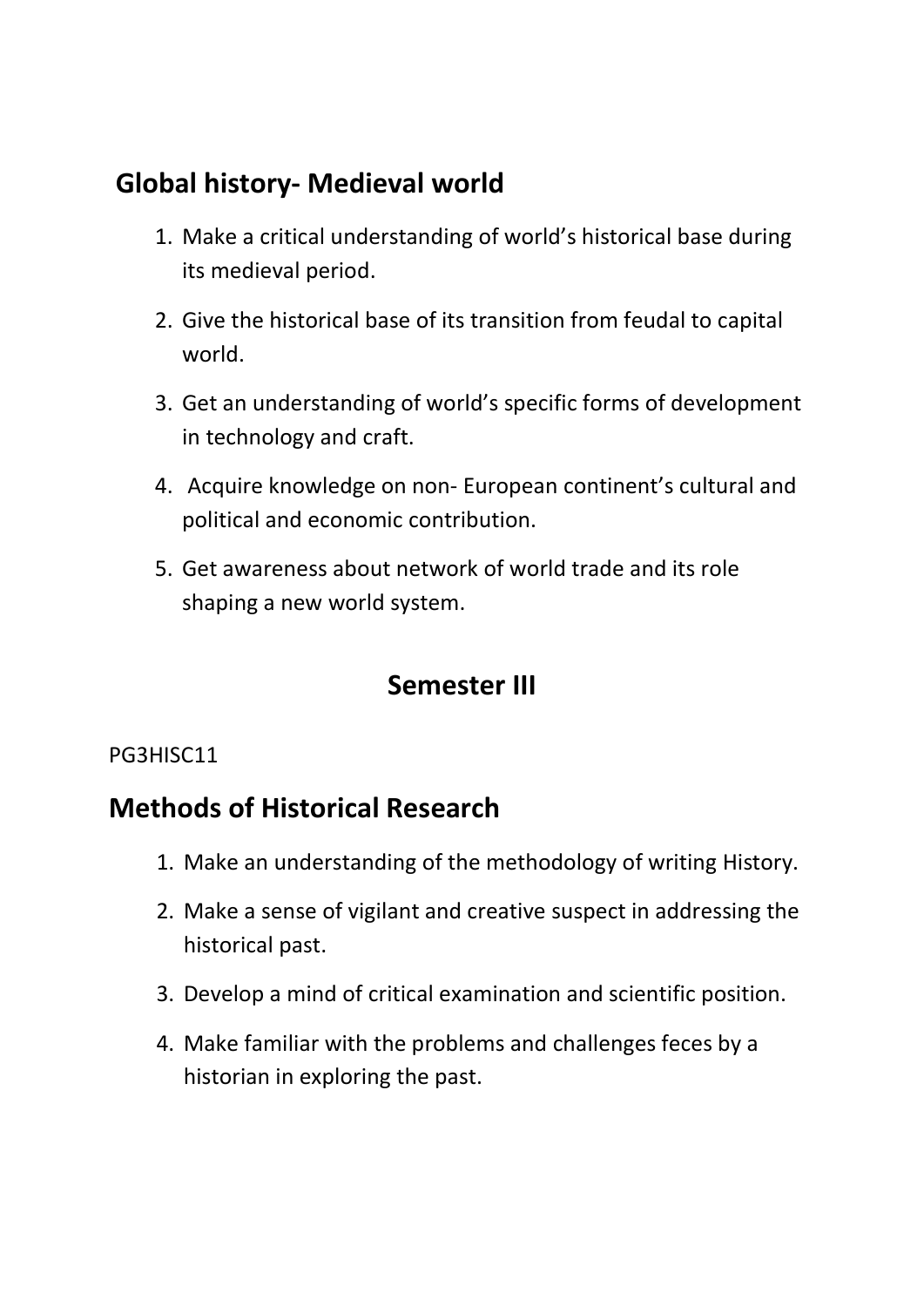5. Facilitate the technical methods applicable in the study of History.

#### PG3HISC12

# **Debates in Indian History: Late Medieval**

- 1. Make a better understanding of major debates regarding the historical problems of late medieval India.
- 2. Provide a better understanding regarding the sources and the historiographical developments with respect to specific problems in Eighteenth Century Indian history.
- 3. Acquire the base for the understanding of various readings of sources of  $18<sup>th</sup>$  C and how does it shaped the consciousness of Indians.
- 4. Avail an ability to assess the political and economic and cultural developments and how this was theorised.
- 5. Make an ability to understand the problems of colonial intervention.

#### PG3HISC13

# **History of Modern Kerala**

- 1. Make an understanding of historical base of Modern Kerala.
- 2. Give the historical understanding our cultural, political and economic forms of modern and contemporary Kerala.
- 3. Make an understanding about anti-colonial movements and its historical base.
- 4.Get a power of understanding on Kerala model of development and its criticisms.
- 5. Acquire an idea on progressive elements and caste based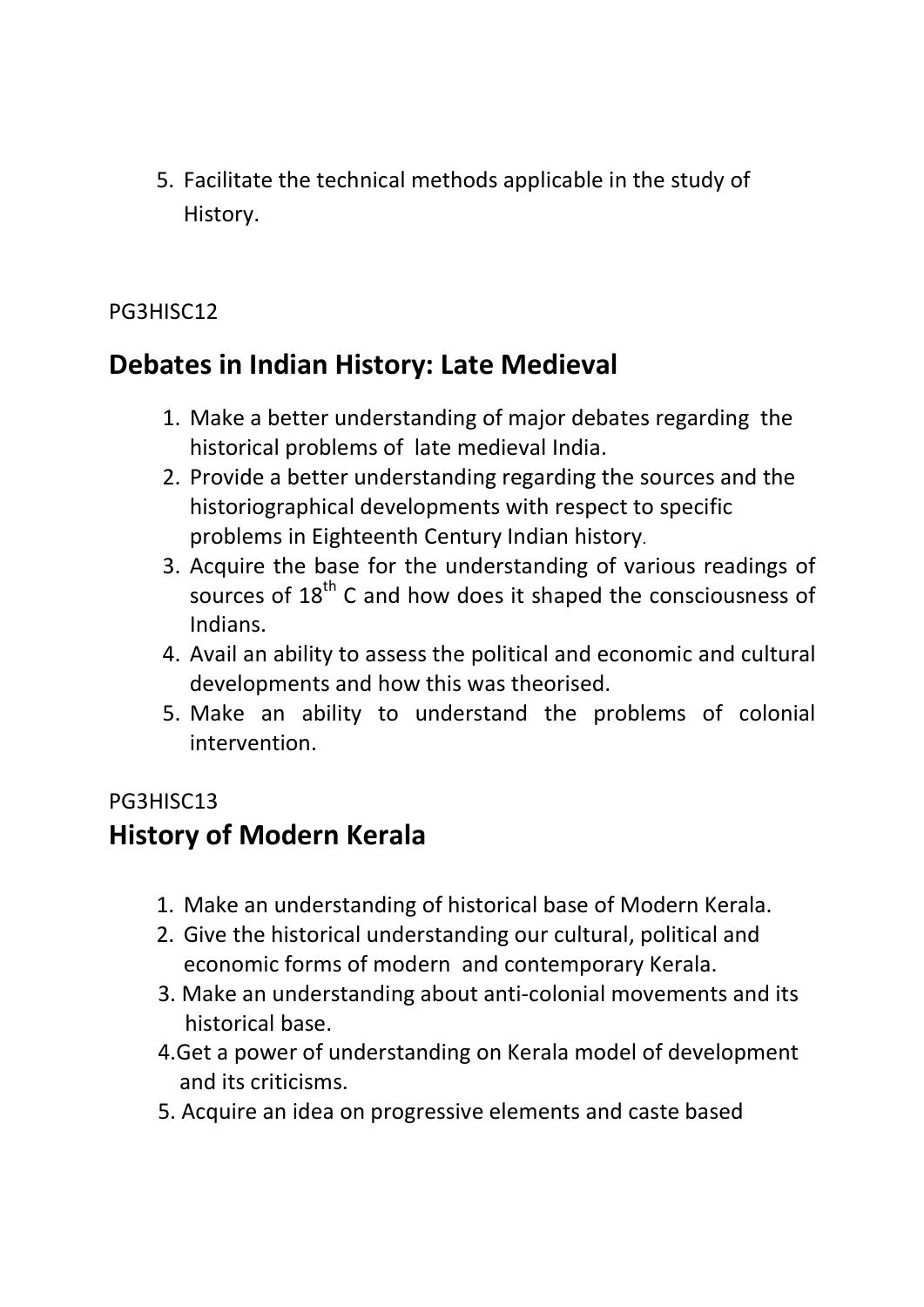reform movements in Kerala and development of a caste based politics in contemporary Kerala.

 6.Avail a historical base on the developments which lead to the formation of United Kerala.

#### PG3HISC14

# **Debates in Indian History: Modern India**

- 1. Make a better understanding of major debates regarding the historical problems of modern India.
- 2. Provide a better understanding regarding the sources and the historiographical developments with respect to specific problems of modern Indian history.
- 3. Acquire the base for the understanding of various readings of sources of modern India and how does it shaped the consciousness of Indians.
- 4. Avail an ability to examine critically the form and nature of a mass movement like India's struggle for freedom.
- 5. Make an ability to understand the problems of colonial intervention.

# PG3HISC15 **Global history- Modern World**

- 1. Understand the world in new order and power relations.
- 2. Get an opportunity to consider inter connectivity of historical processes of the last five centuries as modern Global History.
- 3. Give the base for understanding of various factors like empires and expansion, global capitalism, resistance, rebellions, migration and activism.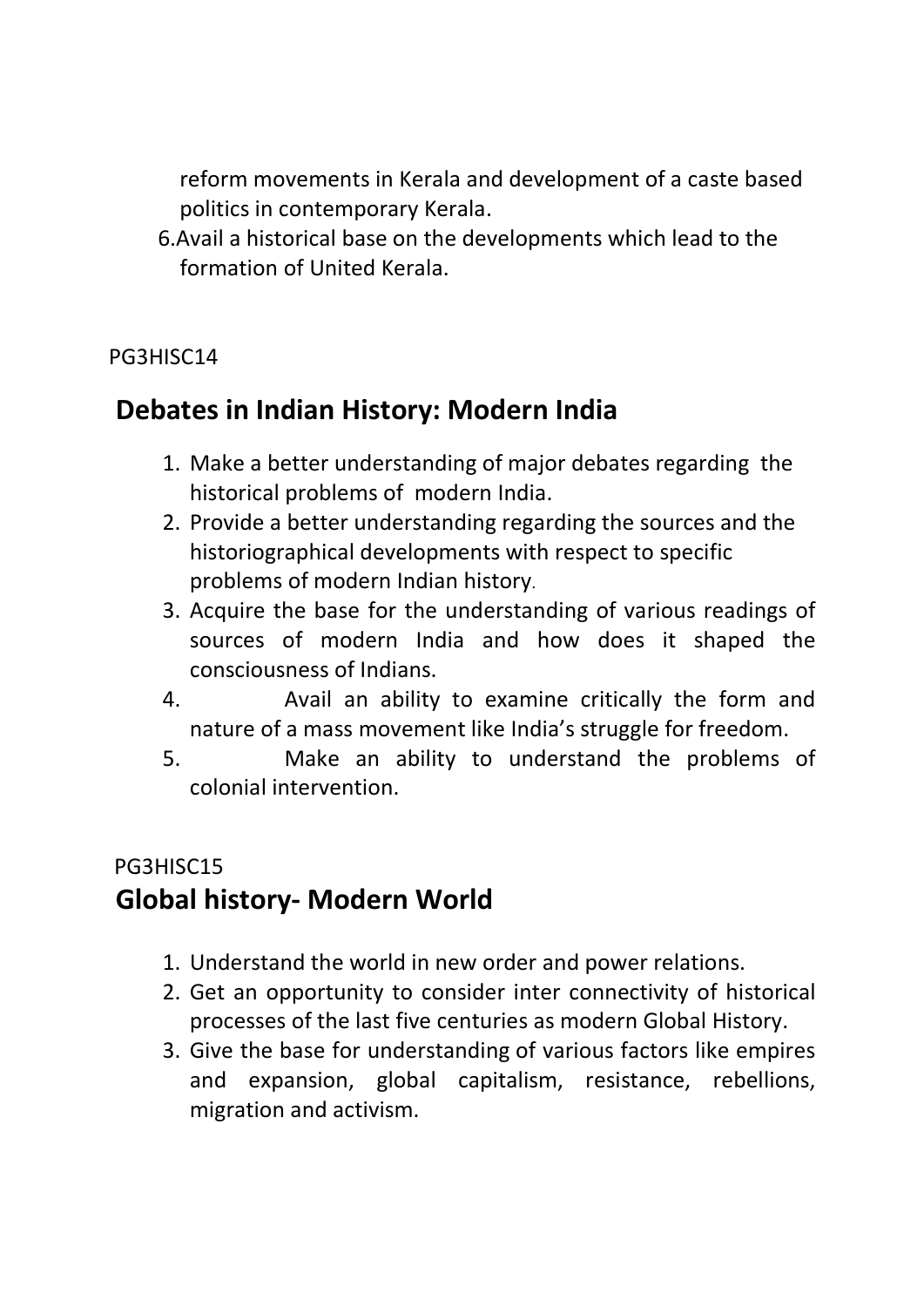- 4. Make an understanding of world's new learning, technology and scientific mind and its role in changing the power relation.
- 5. Acquire knowledge to view world beyond European expansion.
- 6. Make it conceptualize the term Global and consider the implications of Global History for today's society.

### **Semester IV**

# PG4HISC15

# **Debates in Indian History: Contemporary India**

- 1. Make a better understanding of major debates regarding the historical problems of contemporary India.
- 2. Provide a better understanding regarding the sources and the historiographical developments with respect to specific problems of contemporary Indian history.
- 3. Acquire the base for the understanding of various readings of sources of modern India and how does it shaped the consciousness of contemporary Indians.
- 4. Avail an ability to examine critically the problems and challenges faced new India.
- 5. Make an ability to understand the political developments of contemporary India historically.

PG4HISE01

# **History of Gender Relations in India**

1. Understand the evolution of the gender studies as form of

discipline.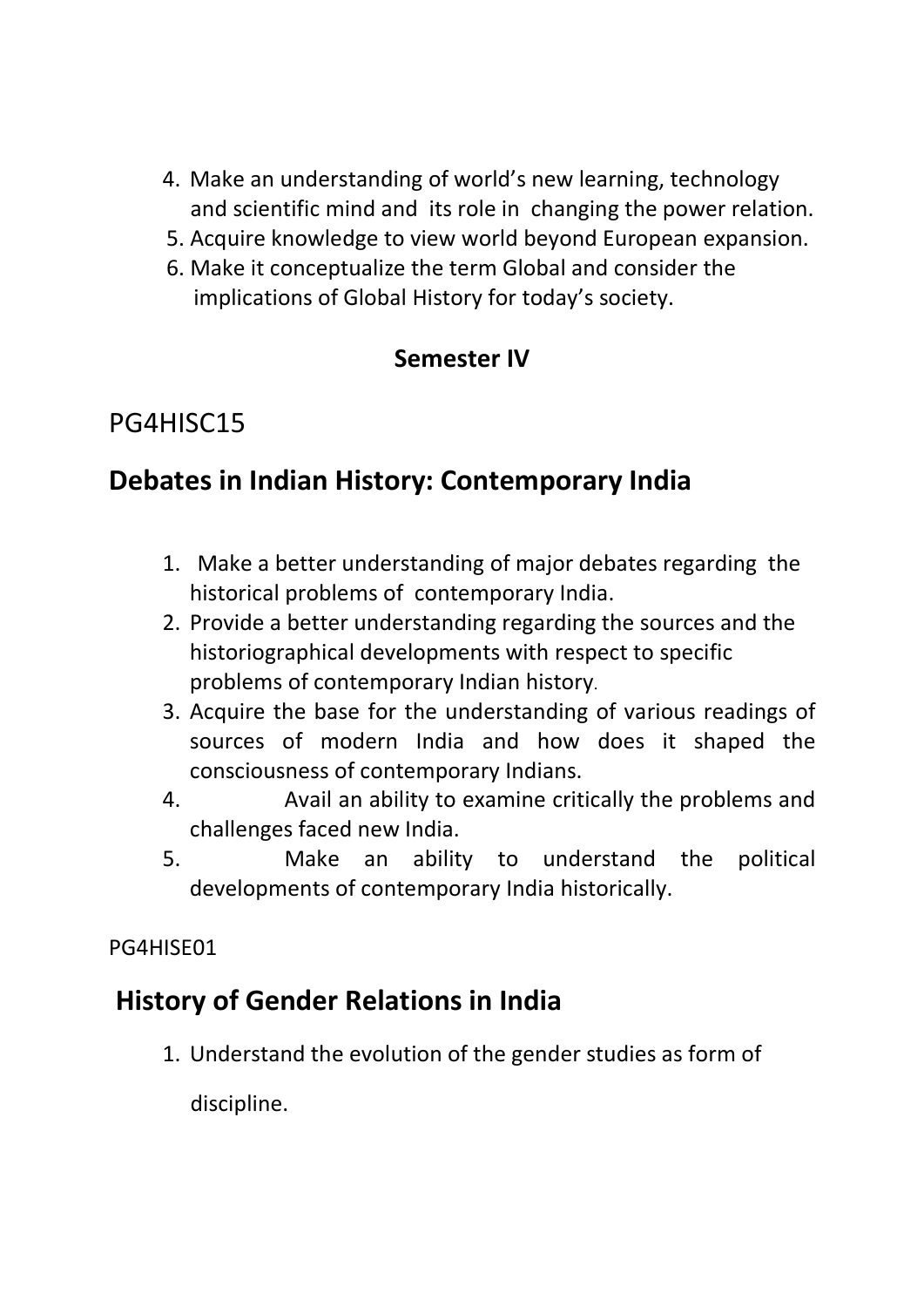- 2. Make a sense of scientific approach in addressing gender history and relations.
- 3. Facilitate the various schools and approaches in Gender Studies and make it familiar with new terminologies of the discipline.
- 4. Convince the necessity of theoretical framework in the study of Gender History.
- 5. Acquire a critical historical mind in addressing the problems of the marginalized.

#### PG4HISE02

### **Social and Agrarian movements in colonial India**

- 1. Make an understanding of India's Social and Agrarian movements during modern period.
- 2. Give the base for India's struggle for freedom and its relation with Social and Agrarian movements.
- 3. Make an understanding of the nature and scope of the social and agrarian movements in colonial India.
- 4. Acquire a positive knowledge on communal harmony and its contribution towards designing new India.
- 5. Get a comprehensive outline about the reform and revivalist movements to fashion modern India.
- 6. Give a critical analysis on Anti caste movements, peasant movements, tribal movements, Dalit movements, etc.